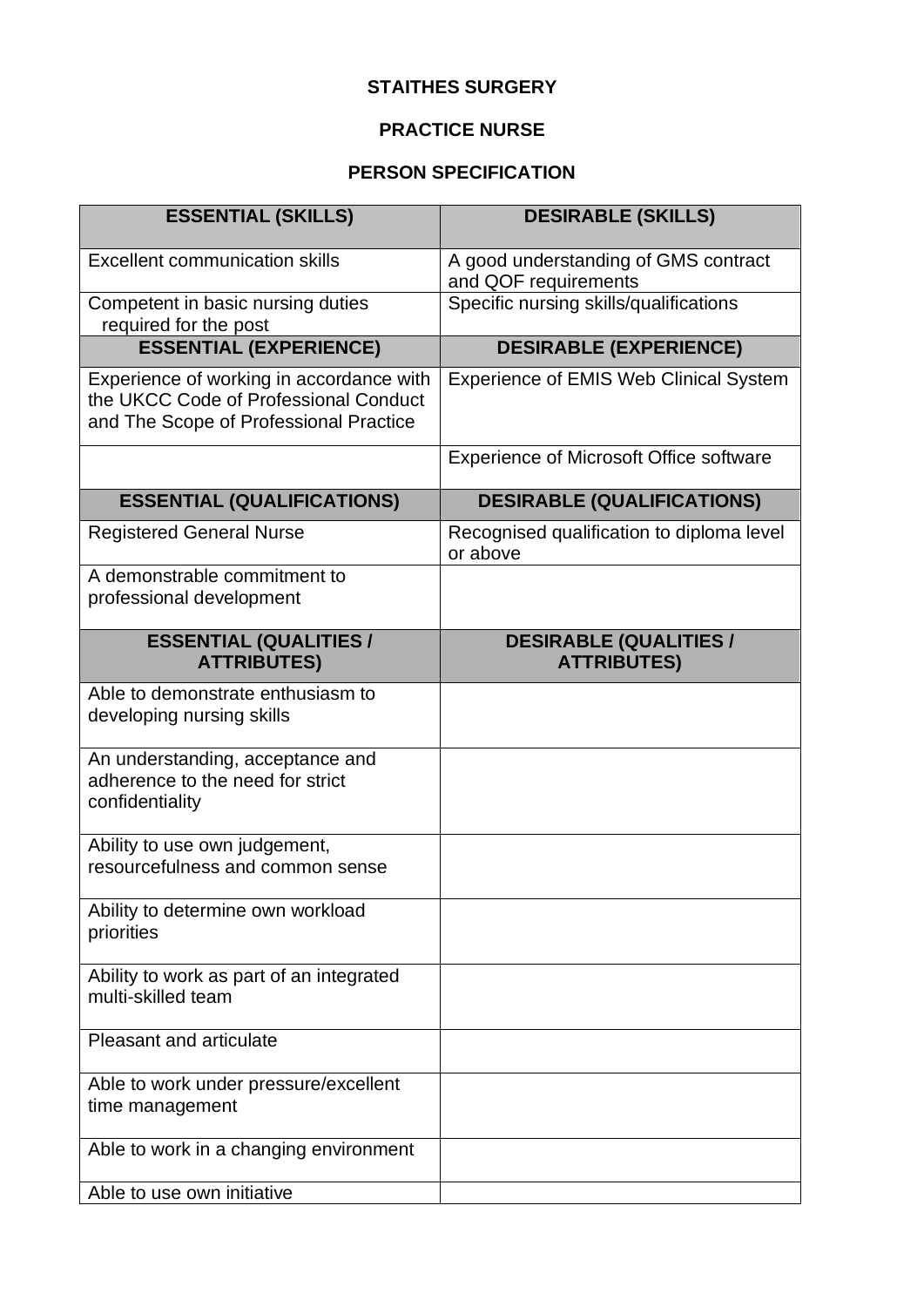| <b>ESSENTIAL (OTHER)</b>                                          | <b>DESIRABLE (OTHER)</b>          |
|-------------------------------------------------------------------|-----------------------------------|
| Flexibility of working hours/able to work<br>at the desired times | <b>Experience of Primary Care</b> |
|                                                                   | Car driver/Clean licence          |
|                                                                   | <b>Fully COVID Vaccinated</b>     |

## **Health & Safety:**

The post-holder will implement and lead on a full range of promotion and management their own and others' health and safety and infection control as defined in the practice Health & Safety Policy, the practice Health & Safety Manual, and the practice Infection Control policy and published procedures. This will include (but will not be limited to):

- Using personal security systems within the workplace according to Practice guidelines
- Awareness of national standards of infection control and cleanliness and regulatory/ contractual / professional requirements, and good practice guidelines
- Responsible for the correct and safe management of the specimens process including collection, labelling, handling, use of correct and clean containers, storage and transport arrangements
- Active observation of current working practices across the practice in relation to infection control, cleanliness and related activities, ensuring that procedures are followed and weaknesses / training needs are identified, escalating issues as appropriate
- Identifying the risks involved in work activities and undertaking such activities in a way that manages those risks across clinical and patient process
- Making effective use of training to update knowledge and skills.
- Monitoring practice facilities and equipment in relation to infection control, ensuring that provision of hand cleansing facilities, wipes ect are sufficient to ensure a good clinical working environment. Lack of facilities to be escalated as appropriate.
- Safe management of sharps procedures including training, use, storage and disposal
- Using appropriate infection control procedures, maintaining work areas in a tidy, clean and sterile, and safe way, free from hazards. Initiation of remedial / corrective action where needed or escalation to responsible management
- Actively identifying, reporting, and correction of health and safety hazards and infection hazards immediately when recognised